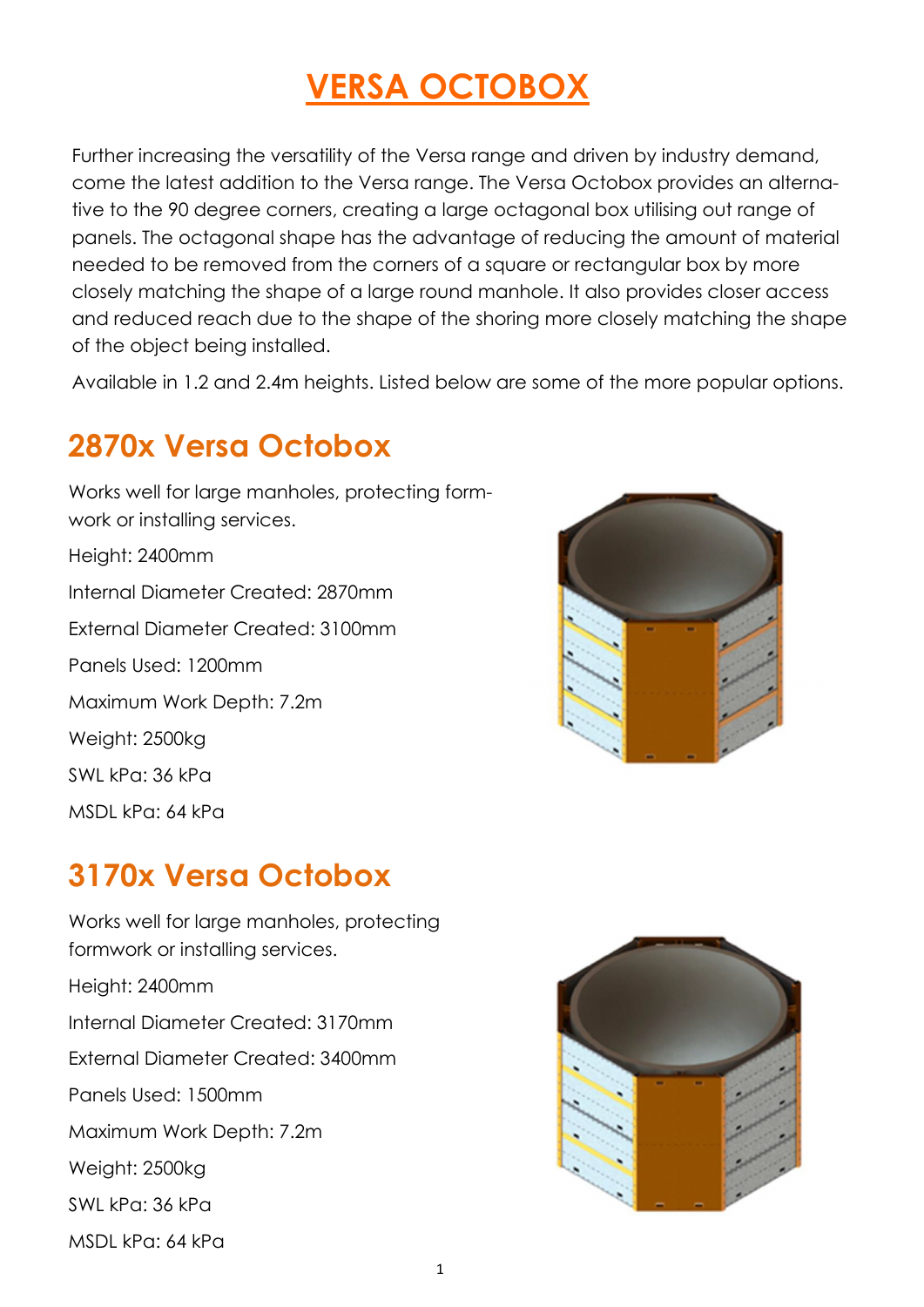# **VERSA OCTOBOX**

## **3470x Versa Octobox**

Works well for large manholes, protecting formwork or installing services. Height: 2400mm Internal Diameter Created: 3470mm Eternal Diameter Created: 3700mm Panels Used: 1800mm Maximum Work Depth: 7.2m Weight: 2900kg SWL kPa: 36 kPa MSDL kPa: 64 kPa



#### **4070x Versa Octobox**

Works well for large manholes, protecting formwork or installing services. Height: 2400mm Internal Diameter Created: 4070mm

External Diameter Created:

4300mm

Panels Used: 2500mm

Maximum Work Depth: 7.2m

Weight: 3200kg

SWL kPa: 36 kPa

MSDL kPa: 64 kPa